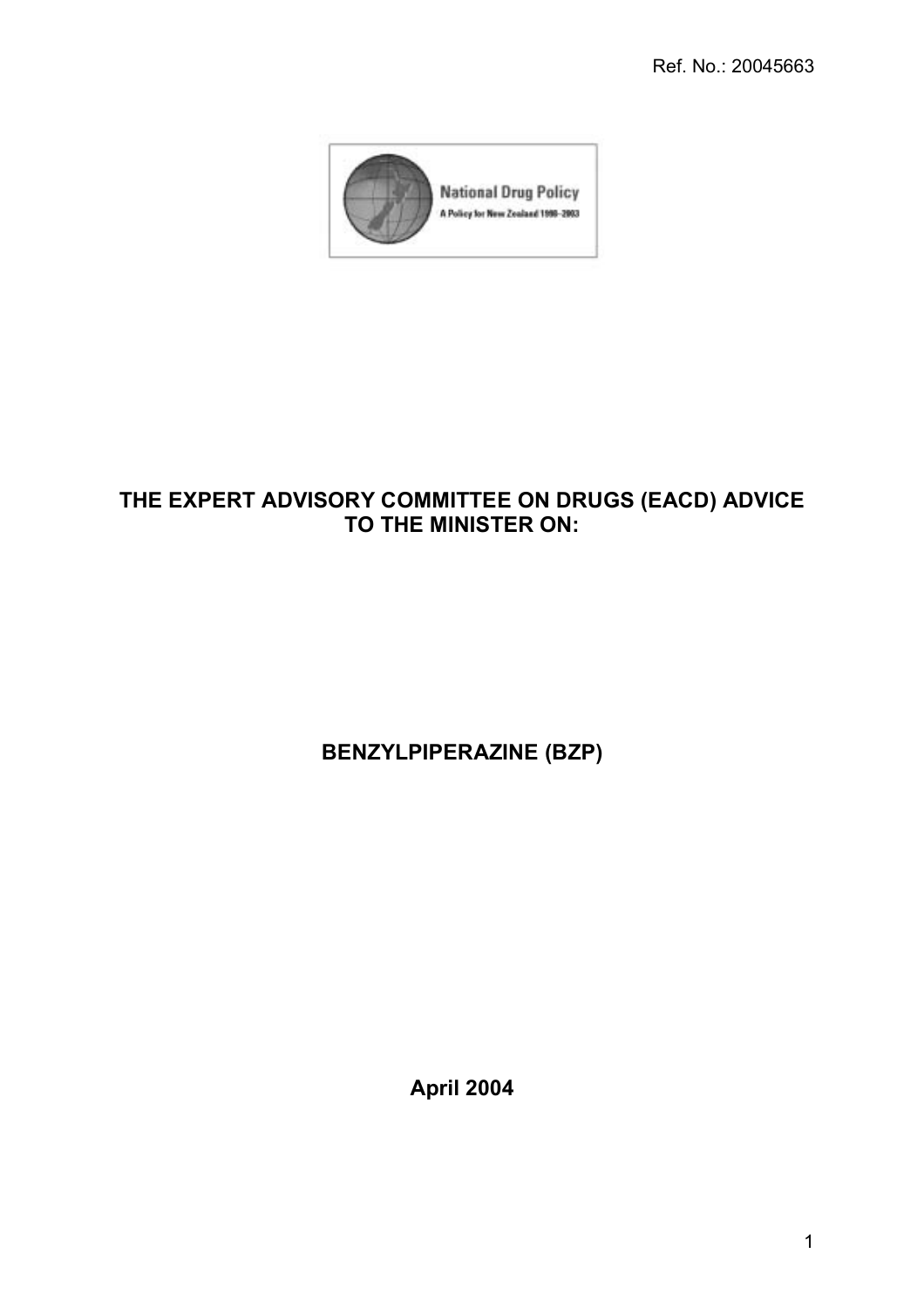## **CONTENTS**

| <b>Executive Summary</b>                               | 3  |
|--------------------------------------------------------|----|
| <b>Recommendations</b>                                 | 4  |
| <b>Substances identification</b>                       | 5  |
| Similarity to known substances                         | 5  |
| <b>Current and proposed legal classification</b>       | 5  |
| Rationale for proposed classification                  | 5  |
| Likelihood or evidence of abuse                        | 5  |
| Specific effects                                       | 6  |
| Potential to cause death                               | 6  |
| Risks to public health                                 | 6  |
| Therapeutic value                                      |    |
| Ability to create physical or psychological dependence |    |
| International classification and experience            |    |
| <b>Other relevant information</b>                      | 8  |
| Possible Industry Self-Regulation                      | 8  |
| <b>References</b>                                      | 10 |
|                                                        |    |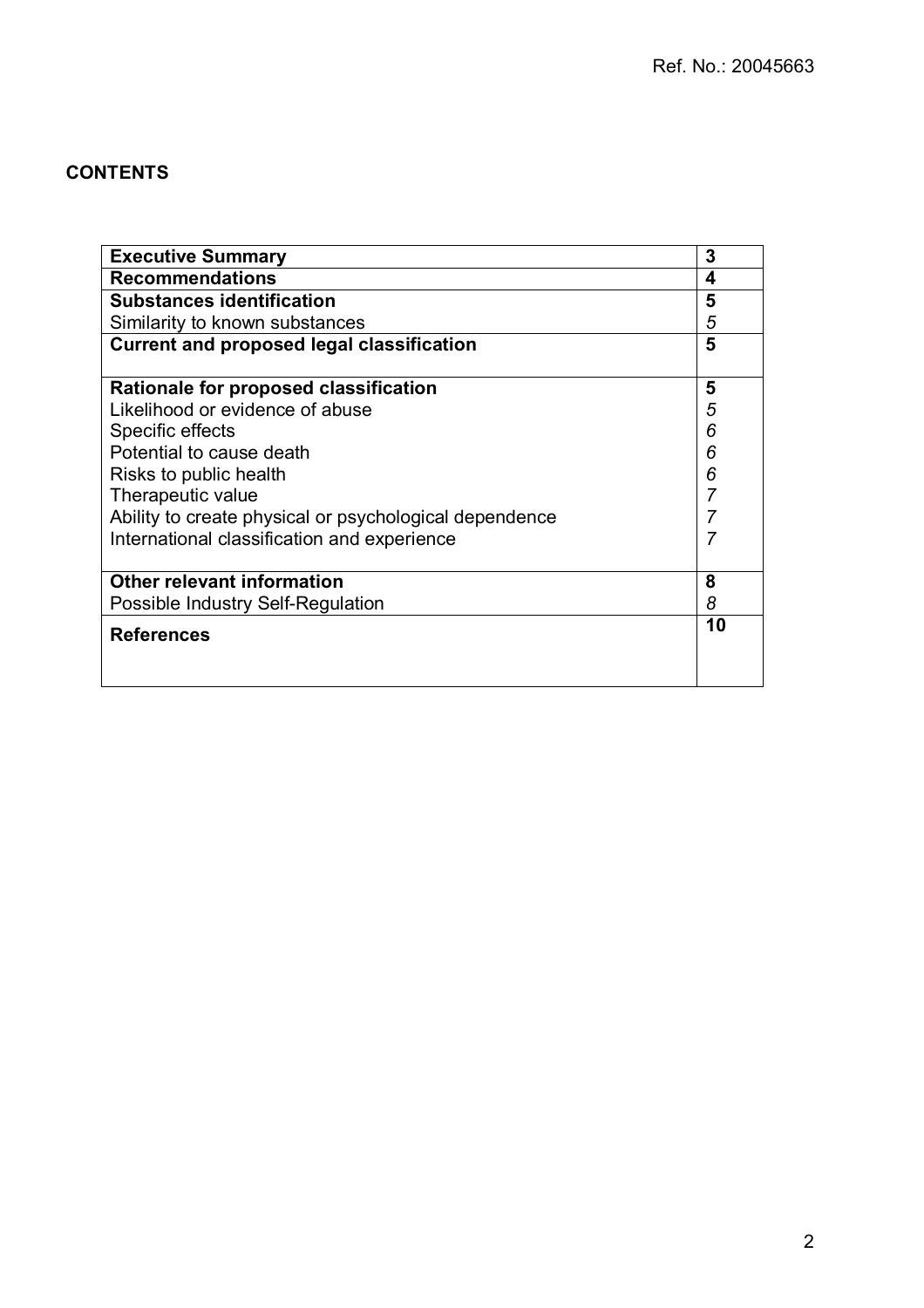## EXECUTIVE SUMMARY

The Expert Advisory Committee on Drugs (EACD) considered benzylpiperazine (BZP) and related substances at its meeting of 19 March 2004. The EACD considered evidence provided by the Ministry of Health's secretariat, the New Zealand drug enforcement agencies and others. The EACD considered the information before it in the terms of the criteria the EACD must apply before making a recommendation to the Minister. It concluded that there was insufficient information available on which to base a recommendation to classify these substances in the schedules of the Misuse of Drugs Act.1975. However, the EACD brings to your attention some matters the committee members considered important and which, if acted on, may form the basis for reconsideration by the EACD.

The Committee considers that:

- more information on the health effects of BZP and similar substances should be obtained
- The prevalence of BZP use should be investigated, possibly through routine toxicological screening through community laboratories.
- It is inappropriate for BZP to be marketed as a dietary supplement.
- Regulatory options should be explored which could provide additional classifications in the Act allowing partial control, eg puttting conditions on the promotion or sale of products, particularly to young people.
- There is reason to be concerned that evidence indicates that BZP can create adverse reactions when taken with prescription medicines, such as Selective Serotonin Re-uptake Inhibitors (SSRI's).
- Restricting access to the products that contain BZP may lead to users of these products seeking more harmful controlled drugs as substitutes for BZP.
- Papers provided to the Committee included proposed moves by the industry to develop "self-regulation" covering issues such as advertising, age-of-use, labelling and retailing. The EACD is not recommending industry self-regulation as the preferred long-term regulatory option.

This paper presents evidence on the risk of harm associated with Benzylpiperazine (BZP) and similar substances. They are stimulant type substances that produce effects similar to known amphetamines and hallucinogens. The information presented addresses the criteria that the Expert Advisory Committee on Drugs (EACD), must take account of when considering the appropriate classification of a substance under section 4B of the Act.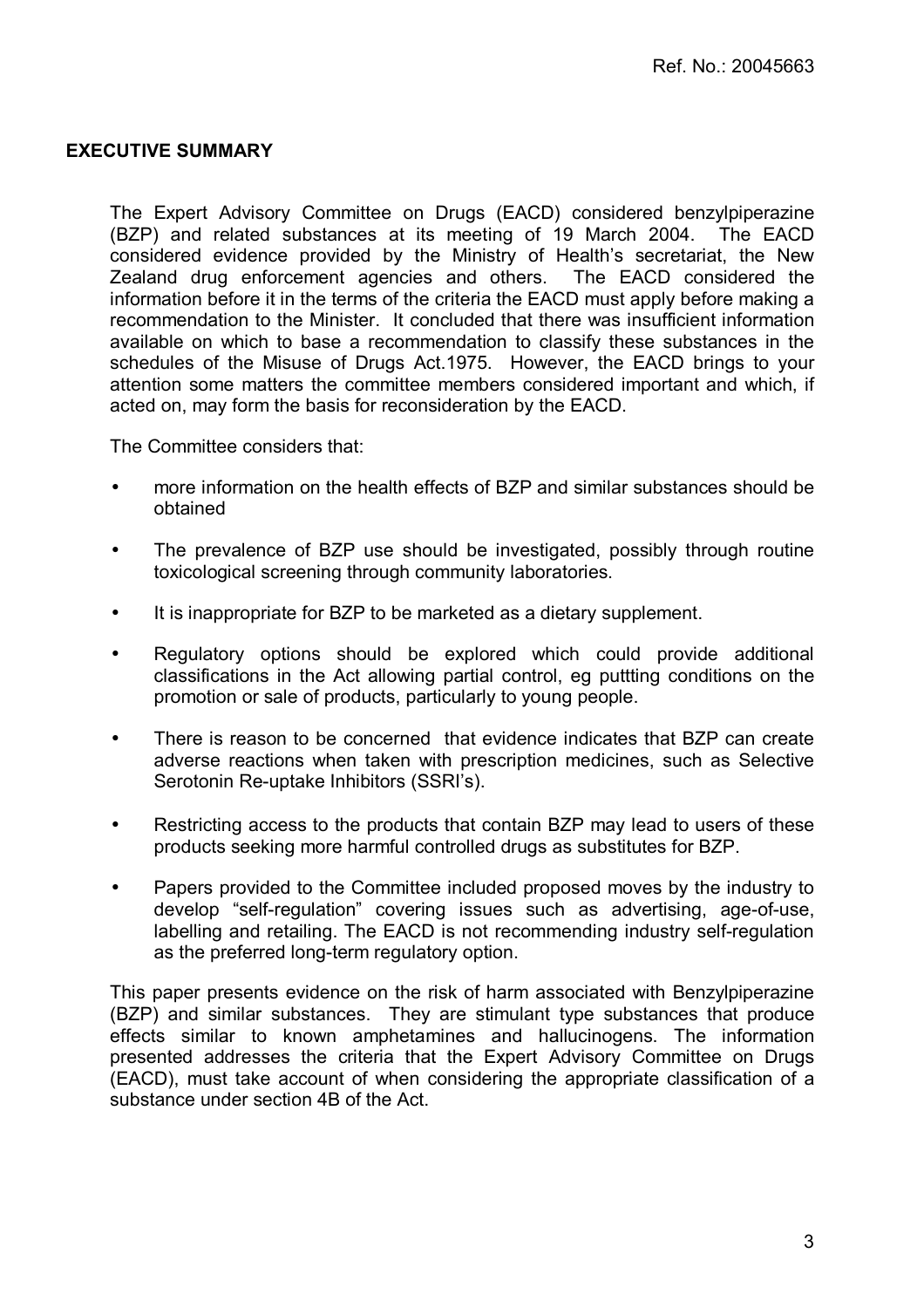There is some concern over the increase in supply of these products, which are marketed and distributed independently over the internet, through counter-culture retailers, and more recently in liquor outlets, service stations and dairies. Advertising of these products has occurred in a manner that appears to take no account of the impact on younger people. A significant industry has developed, with at least 1.5 million doses having been manufactured in New Zealand last year.

The base substance benzylpiperazine (BZP) has legitimate therapeutic uses as a treatment for internal parasites in cattle. Although it has been clinically trialled in some countries as an antidepressant medication for humans, there is no known human therapeutic use of BZP.

## Recommendations

After considering all of the information put to the Committee and the classification criteria in the Misuse of Drugs Act 1975, the EACD makes the following recommendations to the Associate Minister of Health:

- (a) After considering the evidence the EACD believes that there is no current schedule of the Misuse of Drugs Act 1975 under which BZP could reasonably be placed.
- (b) The Minister of Food Safety should be requested to consider the appropriateness of permitting the chemical, BZP to be sold as a dietary supplement in New Zealand when it has no known nutritional value.
- (c) The EACD recommends that the Minister direct the Ministry of Health to conduct further research into the potential harms associated with the use of BZP.
- (d) The EACD recommends that the Minister direct the Ministry of Health to investigate the possibility of gathering prevalence data on BZP via the introduction of routine toxicology screening via community laboratories.
- (e) The EACD recommends that the Minister direct the Ministry of Health to examine options for new categories of classification that can incorporate some levels of control and regulation, such as an 18 plus age limit, without prohibiting access to these substances completely.
- (f) This paper should be made publicly available (eg, posted on the National Drug Policy website www.ndp.govt.nz) as soon as practicable.
- (g) All media queries relating to this report should be referred to the Ministry of Health Communications Team.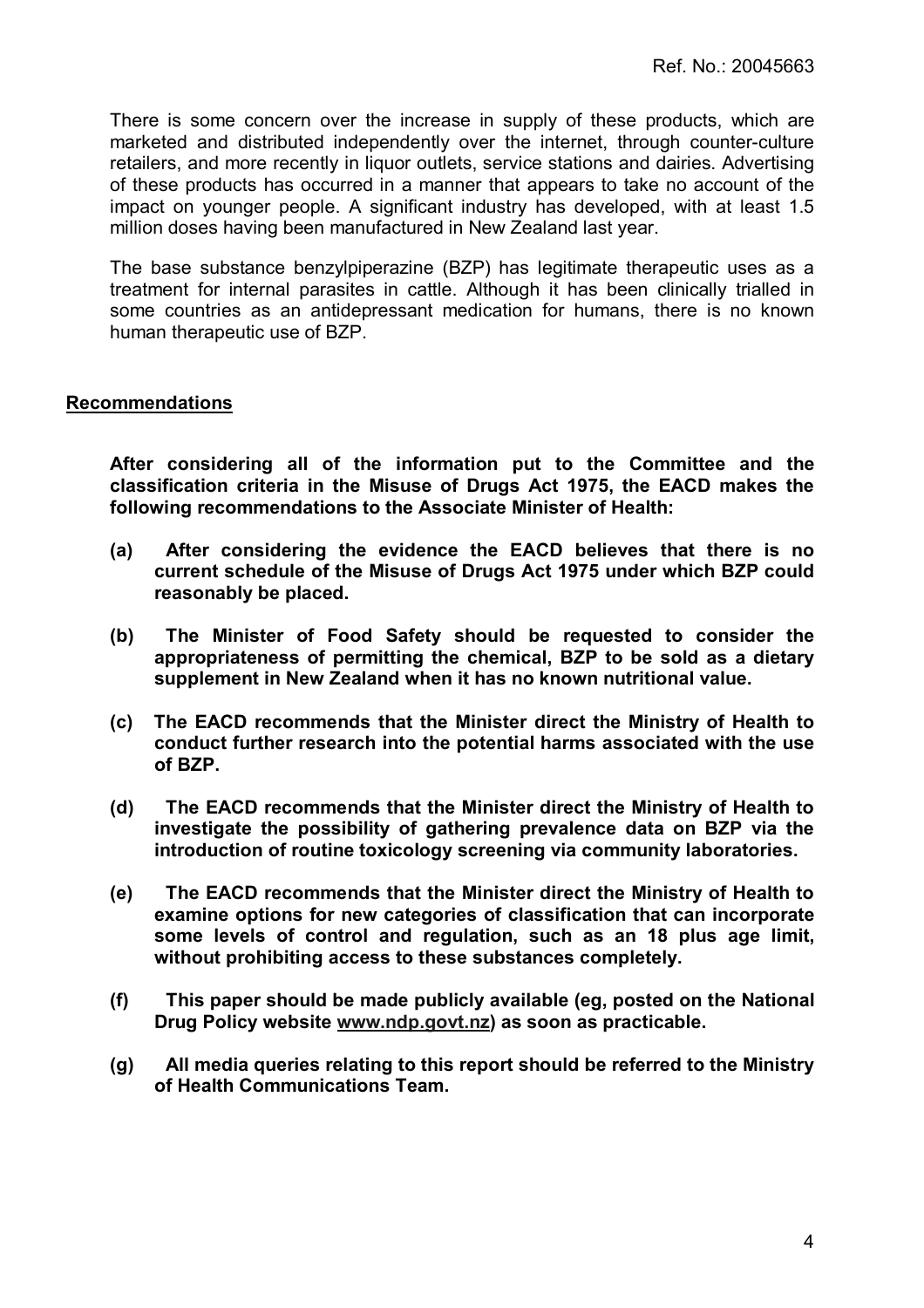## Substance identification

Piperazines are stimulant type substance, derived from the pepper plant or by synthetic reproduction (RADS, 2003). BZP is known to bind with the serotonin receptors (D. de Boer et al, 2001), though not selectively. BZP was originally synthesised as a potential antihelminthic agent (a treatment for internal parasites), however it was subsequently found to reverse the effects of tetrabenazine in rats and mice, indicating potential antidepressant activity of clinical importance (Miller etal, 1971). Subsequent studies indicated that the compound had a similar type of action to dexamphetamine (H. Campbell et al,1973).

## Similarity to Known Substances

BZP has a reported similarity to dexamphetamine and when used in combination with triflourophenylmethylpiperazine (TFMPP) has a reported effect similar to ecstasy (MDMA) (Bedford, 2001). Although BZP is known to have a similarity of action to dexamphetamine, it is considered to be approximately ten percent of the potency.

It is unlikely that users would attempt to match the dose strength of d-amphetamine as unwanted and unpleasant side effects are experienced at about 2 ½ times the average dose. (Average. dose = 100 mgs BZP) The duration of action for a 100mg dose is  $6 - 8$  hours.

## Current Classification under the Act<sup>2</sup>

Neither BZP nor TFMPP are currently classified under the Act. They are being sold as dietary supplements, however, New Zealand Food Safety Authority is considering expert advice that BZP does not meet the criteria for dietary supplements.

## Rationale for Classification<sup>2</sup>

l

## Likelihood or evidence of drug abuse

Many reports of recreational use of BZP & TFMPP are available and evidence exists that they are being marketed as a 'legal' alternative to illicit substances of similar effect. It is likely they will be used and misused in a similar manner to other recreational substances. The Community Alcohol & Drug Services report that these substances are being recorded as part of the drug use repertoire of clients assessed for drug related harm, though there are no presentations for problems specifically with the piperazines. These substances may be used in the context of poly drug use, therefore synergies with other substances will be an influence on whether the

Section 4B(2) sets out the matters which the Minister of Health must have regard to, and to which the EACD must give advice on, when considering a particular drug. Information on each criterion should be submitted.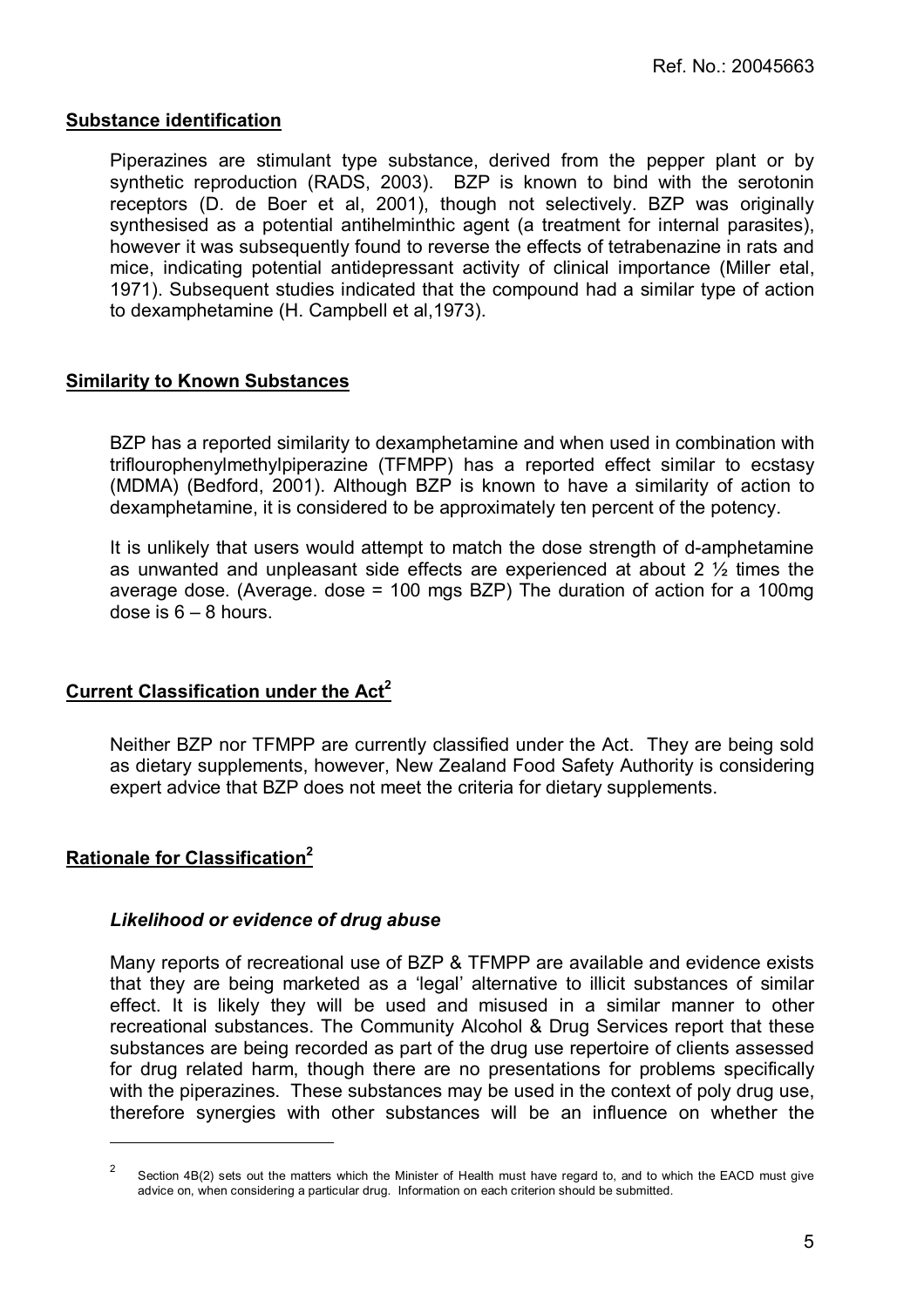substance is used safely or abused. BZP is being taken regularly by many people, often as a substitute for illicit drugs, but frequently in combination with them, usually to promote wakefulness and to ameliorate the depressant effects of alcohol and/or cannabis.

## Specific effects of the drug

BZP and TFMPP are central nervous system (CNS) stimulants. For BZP, doses of 20 to 100mgs produce euphoria, wakefulness and increased vigilance. The duration of action is 6 to 8 hours (Erowid, 1997). A combination of BZP and TFMPP is reported to produce effects similar to MDMA (Bedford, 2001), a substance that is sometimes referred to as an "entactogen", (meaning 'to touch within), (Nichols, 1996). Dehydration may be associated with BZP therefore risks of over re-hydration may be present. This effect is not discussed in the literature. However, anecdotes from the community suggest that it can be problematic if used in conjunction with alcohol. The duration of action for a 100mg dose is  $6 - 8$  hours. However, information from one user/distributor suggests that if 500mgs is taken, then wakefulness can last up to 48 hrs, however such a dose is likely to also cause nausea.

## Potential to cause death

One case study has been reported) in which a 23 year old woman died 68 hours after ingesting BZP and 64 hours post ingestion of MDMA and a large volume of water (Balmelli C. et al. 2001. No linkage with the BZP was made and the death displayed all the characteristics of an ecstasy related death. She was diagnosed with cerebral oedema and with beginning tonsillar herniation.

This case, was considered by the United States federal authorities (DEA) as evidence of BZPs potential to cause death (even though no causal links were established, the substance was implicated by its presence), and led to BZP being placed in schedule 1 in 2002.

Other than this one case, no other fatalities are known of, therefore BZPs known potential to cause death is low, or as yet unknown.

## Risks to public health

Use of piperazines may have the potential to start a pattern of abuse or lead to the use of more powerful illicit substances of a similar kind. Conversely, their use can reverse an abusive pattern and help avoid more powerful and harmful substances. At present, these substances are cheaper than similar illicits, with the price being set by the market, at a level related to the cost of illicits, undercutting them by 50%. Approximately 1.5 to 2 million tablets have been manufactured by Vitafit Nutrition Ltd. for Stargate International (one of the major distributors in New Zealand) since 2001 (MOH, 2003).

Piperazine users conditioned to the effects of stimulants may more readily transfer to harmful illicit street drugs. However, there is no reported criminal behaviour associated with the use of BZP & TFMPP, as they are moderately priced and have a lower dependence potential than illicit amphetamines.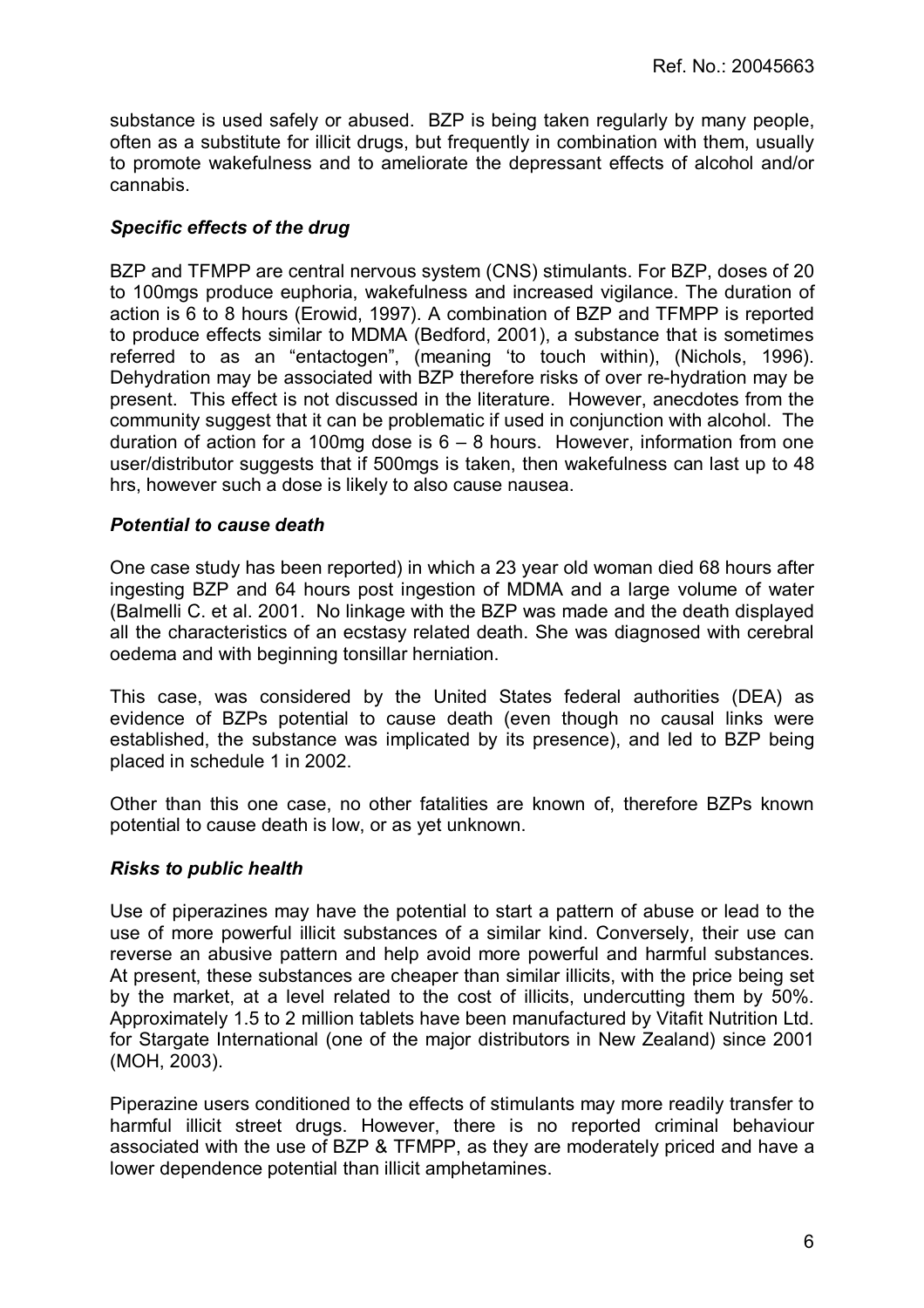They are retailed mainly within counter-culture venues, which do not have restrictions on opening hours, other than self-imposed limits. One retailer is known to have 24 hour availability, through the operation of a manned vending window. There are recent reports of sale at liquor outlets, service stations and convenience stores. There is no restriction on the type or style of advertising for the commercial products containing piperazines that they distribute. All suppliers avoid making therapeutic claims as they do not want their products to be subject to the controls contained in the Medicines Act 1981. These products are often marketed as if they were just another recreational substance or as a substitute for other drugs, with the advantage of being legal. There is no age restriction on purchasers, therefore the discretion of the retailer prevails.

## Therapeutic value

There are no current therapeutic uses of BZP or similar substances in humans. It is not known whether they may have any future use in substitution treatment for dependent amphetamine or methamphetamine users. It has been suggested that they may be able to be used as a non-injectable, oral alternative to illicit stimulants as a harm reduction strategy for continuing users.

BZP has been trialled as an antidepressant, though never marketed. BZP has in the past been an active ingredient in worming tablets and continues to be used for this purpose in agriculture. A legitimate supply will continue to remain available in New Zealand for this purpose.

## Ability to create physical or psychological dependence

No evidence of physical dependence has been described with the substances being used orally. There is no reference to the injecting route being favoured. Development of tolerance may occur, but higher doses are associated with increased unwanted side effects. There is some possibility for a mild psychological dependence to develop due to repeated self administration and the subsequent reliance upon the subjective effects to overcome inhibitions or to give the energy/wakefulness required to participate in the social environment, particularly within the urban dance environment.

## International classification and experience

The United States DEA classified BZP and TFMPP in Schedule 1 by emergency order on September 20, 2002, following the reported death of a 23 year old woman who had also taken MDMA several hours following ingestion of BZP. Some states in Australia have also scheduled BZP.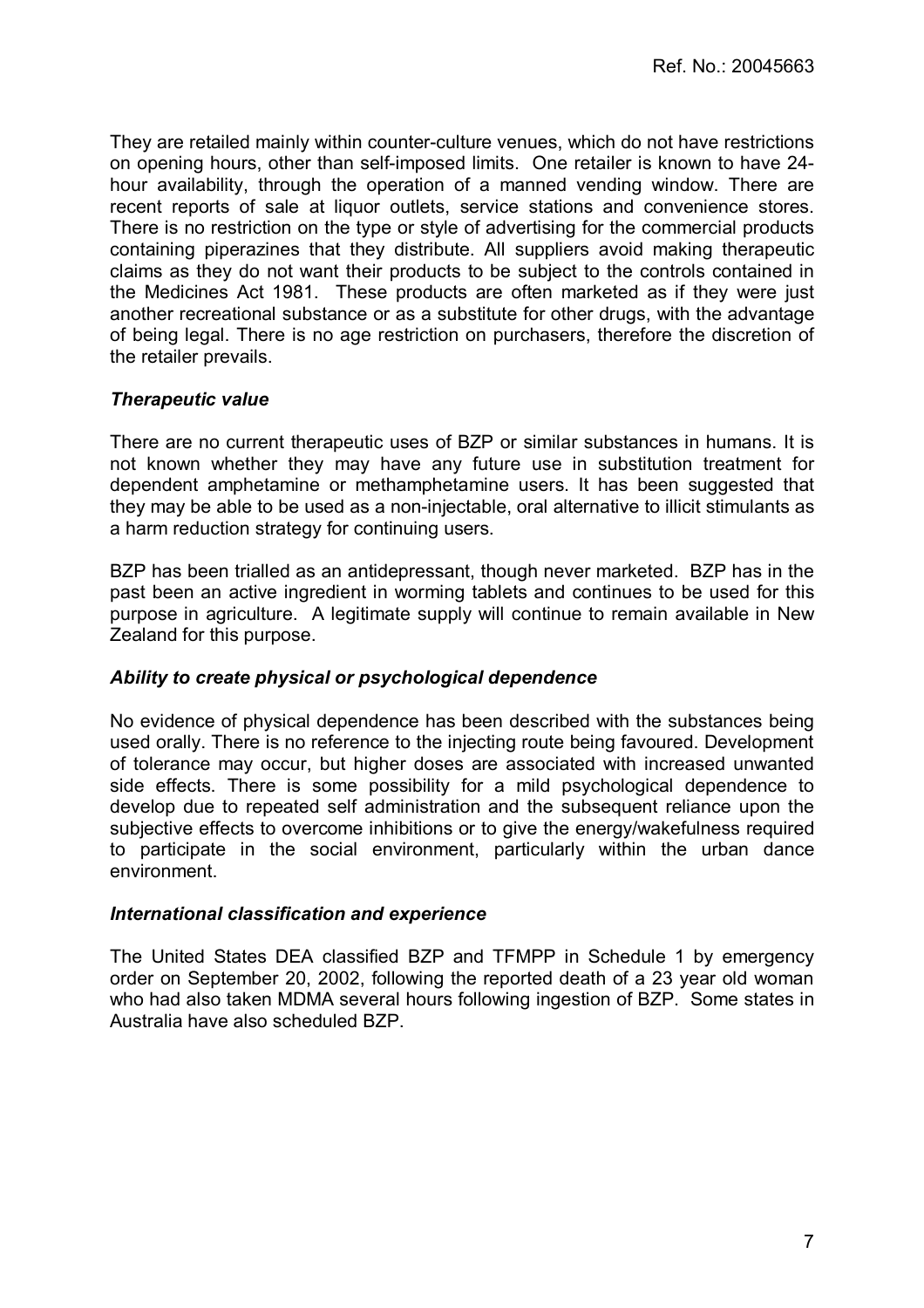## Other Relevant Information

There has been an increase in the availability of non-traditional 'designer' substances that give similar effects to known CNS stimulants and hallucinogens. They have been distributed through internet networks and counter-culture retailers associated with "dance" culture as legal alternatives to the illicit drugs for which they are either substitutes or additives.

This has created a concern about their potential for harm to the public health and about the possible responses to their use and/or abuse. Because there are many new substances that could appear on the market in this way, the challenge for public health practitioners and regulators is how to respond to these new substances in a way that promotes the public health while protecting individual rights. They are generally of lower potency and price than of illicit amphetamines and methamphetamine, and they are commercially packaged, labelled with the major ingredients and their strengths. The distributors would argue that this is a responsible approach to a demonstrated demand for the effects given by these substances.

When first distributed, this was an approach that allowed users to exit the illicit market with its inherent risks and the often poor quality drugs. Substitution of illicits with piperazines is occurring, mostly amongst users who are afraid of the damage to their lives that a conviction would bring and who also wish to normalise the transaction required to purchase their choice of recreational substance. However, being unregulated at this time, they are being promoted within the free market, which has the generation of profit as the driving force. This can as easily lead to market saturation as can the imperatives driving the black market.

Unlike either novel foods or new medicines, these products are being marketed without adequate scientific safety assessments because there is no need for the distributor to seek regulatory pre-market approval from a regulatory agency.

## Possible Industry Self-Regulation

Ministry of Health officials have met with the industry. Discussion of the reasons behind the importation of BZP and other like products took place. They commented that there was increasing dissatisfaction with the quality of the illicit substances used by the ëdanceí community, that many maturing users no longer feeling comfortable accessing their needs illegally, as they risked their employment, arrest and their health from harder drug use  $-$  such as methamphetamine.

The Ministry of Health told them of concerns relating to the marketing of these substances, as there has been some promotion on radio that fell below reasonable standards (i.e., content designed to appeal to youth), sale through inappropriate outlets (e.g., service stations, dairies), and unsatisfactory labelling of some of these substances, (eg ingredient list and their strengths).

The industry proposed that they would make contact with other distributors and discuss the issues with them, with the view to forming a trade group to administer rules that would govern advertising, age of use, labelling and retailing.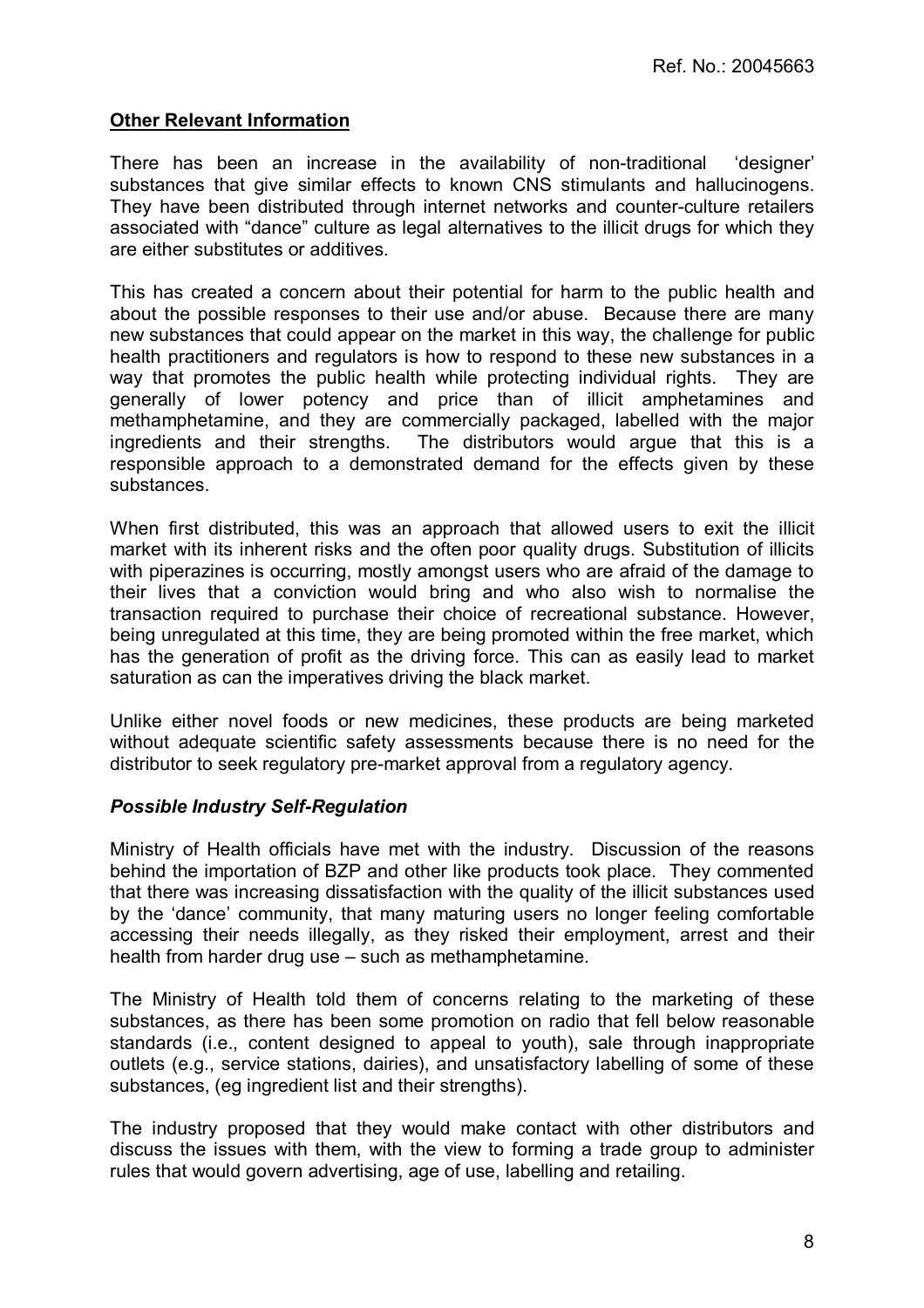Papers provided to the committee included proposed moves by the industry to develop "self-regulation" covering issues such as advertising, age-of-use, labelling and retailing. The EACD is not recommending industry self-regulation as the preferred long-term regulatory option.